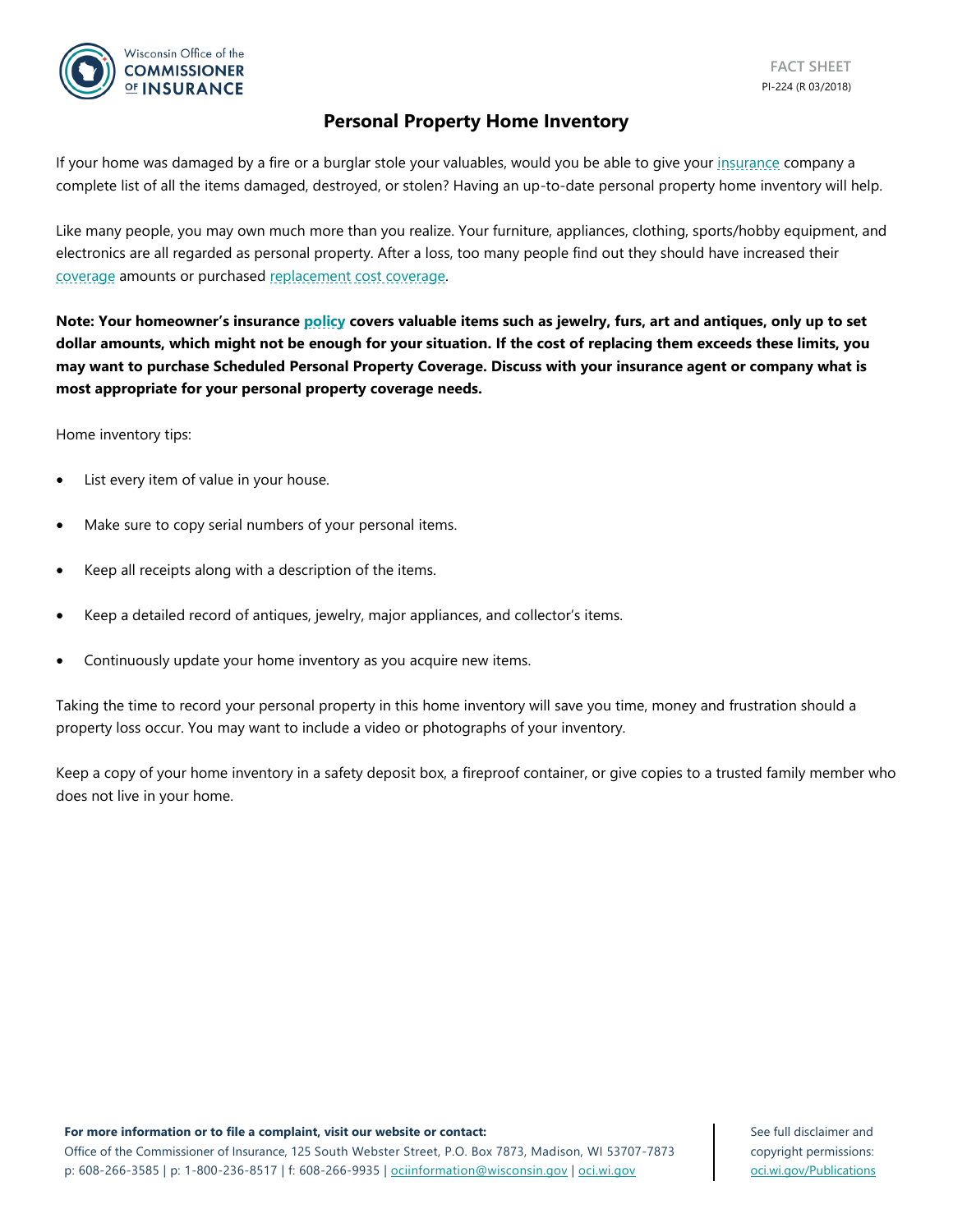# **Inventory Summary**

| No. of Items       | <b>Items</b>                                                | <b>Total Original</b><br>Cost | <b>Estimate</b><br><b>Present Value</b> |
|--------------------|-------------------------------------------------------------|-------------------------------|-----------------------------------------|
|                    | Jewelry                                                     |                               |                                         |
|                    | Furs                                                        |                               |                                         |
|                    | Fine art                                                    |                               |                                         |
|                    | Musical instruments                                         |                               |                                         |
|                    | Silverware                                                  |                               |                                         |
|                    | China and glassware                                         |                               |                                         |
|                    | Sports and hobby equipment                                  |                               |                                         |
|                    | Electronics                                                 |                               |                                         |
|                    | Home office/den//library/study                              |                               |                                         |
|                    | Living room                                                 |                               |                                         |
|                    | Recreation/family room                                      |                               |                                         |
|                    | Dining room                                                 |                               |                                         |
|                    | Kitchen                                                     |                               |                                         |
|                    | Master bedroom                                              |                               |                                         |
|                    | Extra bedroom(s)                                            |                               |                                         |
|                    | Bathroom(s)                                                 |                               |                                         |
|                    | Personal effects - men                                      |                               |                                         |
|                    | Personal effects - women                                    |                               |                                         |
|                    | Personal effects - boys                                     |                               |                                         |
|                    | Personal effects - girls                                    |                               |                                         |
|                    | Laundry room                                                |                               |                                         |
|                    | Garage/basement/attic                                       |                               |                                         |
|                    | Porch/patio/deck                                            |                               |                                         |
| <b>Grand Total</b> |                                                             |                               |                                         |
|                    | Total amount of your present insurance on personal property |                               |                                         |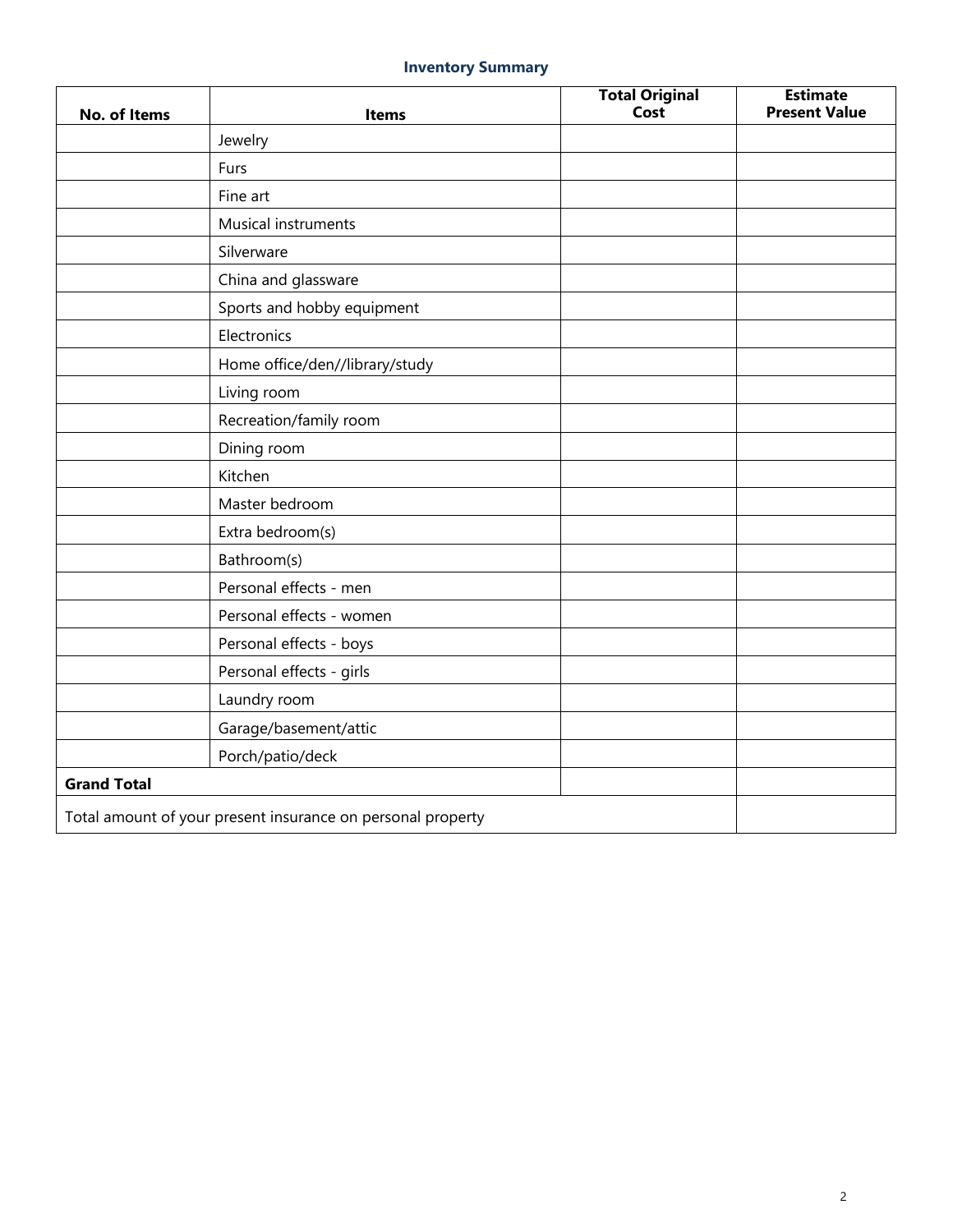| No. of Items | Item                      | Date of<br><b>Purchase</b> | Total Original<br>Cost | <b>Estimate</b><br><b>Present Value</b> |
|--------------|---------------------------|----------------------------|------------------------|-----------------------------------------|
|              | Table                     |                            |                        |                                         |
|              | Chairs and stools         |                            |                        |                                         |
|              | Curtains                  |                            |                        |                                         |
|              | Cabinets                  |                            |                        |                                         |
|              | Lighting fixtures         |                            |                        |                                         |
|              | Stove and range hood      |                            |                        |                                         |
|              | Microwave oven            |                            |                        |                                         |
|              | Refrigerator and contents |                            |                        |                                         |
|              | Freezer and contents      |                            |                        |                                         |
|              | Dishwasher                |                            |                        |                                         |
|              | Electrical appliances     |                            |                        |                                         |
|              | Pots and pans             |                            |                        |                                         |
|              | Silverware                |                            |                        |                                         |
|              | Kitchen utensils          |                            |                        |                                         |
|              | <b>Dishes</b>             |                            |                        |                                         |
|              | Glasses                   |                            |                        |                                         |
|              | Liquor, wines             |                            |                        |                                         |
|              | Canned goods              |                            |                        |                                         |
|              | Brooms, mops              |                            |                        |                                         |
|              | Cleaning materials        |                            |                        |                                         |
|              | TV                        |                            |                        |                                         |
|              | Clock                     |                            |                        |                                         |
|              | Radio                     |                            |                        |                                         |
|              | Pictures                  |                            |                        |                                         |
|              |                           |                            |                        |                                         |
|              |                           |                            |                        |                                         |
|              |                           |                            |                        |                                         |
|              |                           |                            |                        |                                         |
|              |                           |                            |                        |                                         |
|              |                           |                            |                        |                                         |
| <b>Total</b> |                           |                            |                        |                                         |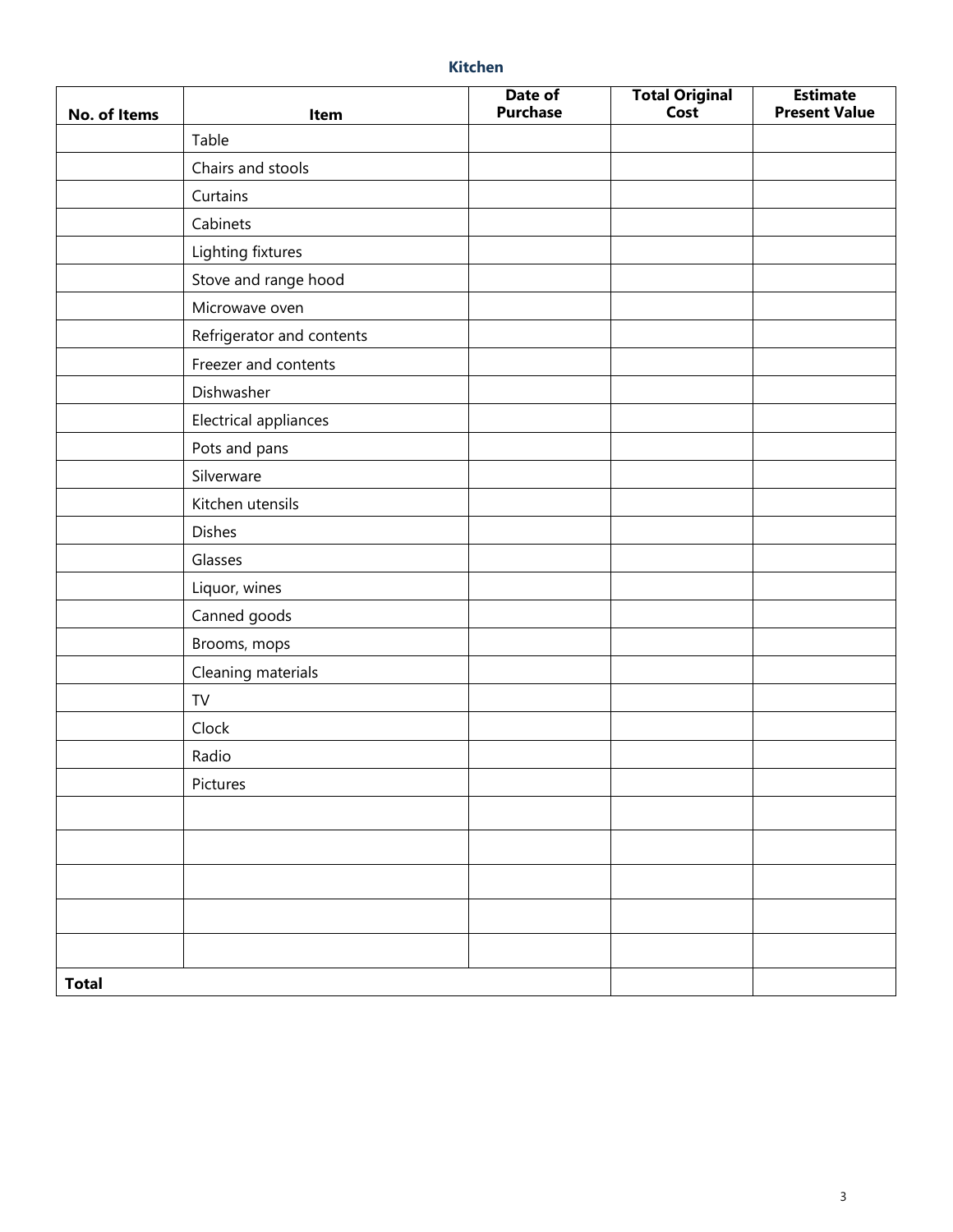# **Dining Room**

| No. of Items | Item                  | Date of<br>Purchase | <b>Total Original</b><br>Cost | <b>Estimate</b><br><b>Present Value</b> |
|--------------|-----------------------|---------------------|-------------------------------|-----------------------------------------|
|              | Dining table          |                     |                               |                                         |
|              | Chairs                |                     |                               |                                         |
|              | Buffet                |                     |                               |                                         |
|              | Serving cart          |                     |                               |                                         |
|              | China cabinet         |                     |                               |                                         |
|              | Chests                |                     |                               |                                         |
|              | Mirrors               |                     |                               |                                         |
|              | Tablecloths, napkins  |                     |                               |                                         |
|              | Placemats             |                     |                               |                                         |
|              | China                 |                     |                               |                                         |
|              | Silverware            |                     |                               |                                         |
|              | Glassware             |                     |                               |                                         |
|              | Curtains, blinds      |                     |                               |                                         |
|              | Rugs, carpets         |                     |                               |                                         |
|              | Pictures, decorations |                     |                               |                                         |
|              |                       |                     |                               |                                         |
|              |                       |                     |                               |                                         |
|              |                       |                     |                               |                                         |
|              |                       |                     |                               |                                         |
|              |                       |                     |                               |                                         |
|              |                       |                     |                               |                                         |
|              |                       |                     |                               |                                         |
|              |                       |                     |                               |                                         |
|              |                       |                     |                               |                                         |
|              |                       |                     |                               |                                         |
|              |                       |                     |                               |                                         |
|              |                       |                     |                               |                                         |
|              |                       |                     |                               |                                         |
| <b>Total</b> |                       |                     |                               |                                         |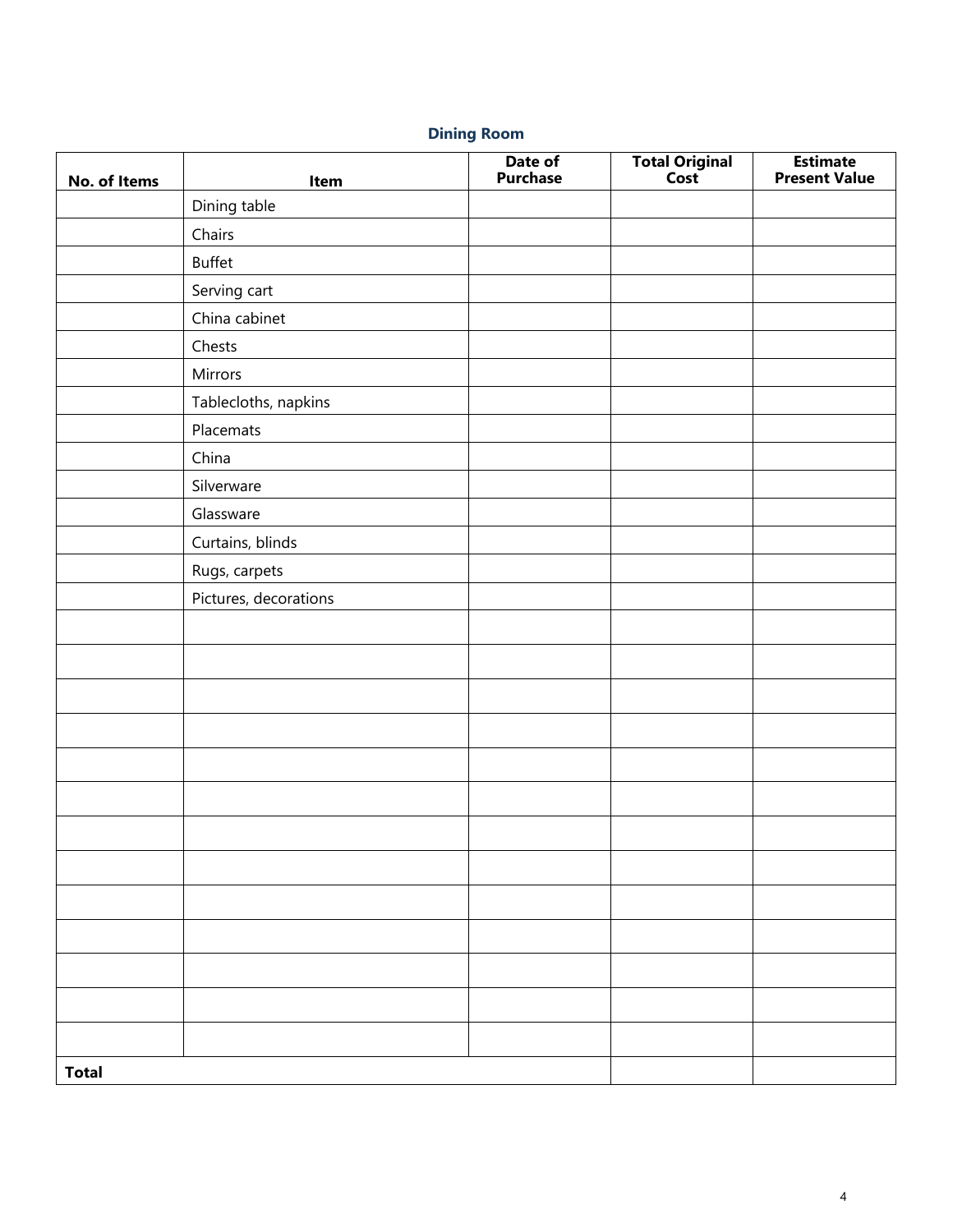# **Living Room**

| No. of Items | Item                   | Date of<br><b>Purchase</b> | Total Original | <b>Estimate</b><br><b>Present Value</b> |
|--------------|------------------------|----------------------------|----------------|-----------------------------------------|
|              | Sofas                  |                            |                |                                         |
|              | Chairs                 |                            |                |                                         |
|              | Ottomans               |                            |                |                                         |
|              | Tables                 |                            |                |                                         |
|              | Table accessories      |                            |                |                                         |
|              | Desk and accessories   |                            |                |                                         |
|              | Shelves                |                            |                |                                         |
|              | <b>Bookcases</b>       |                            |                |                                         |
|              | Clocks                 |                            |                |                                         |
|              | Mirrors                |                            |                |                                         |
|              | Chests                 |                            |                |                                         |
|              | Lamps                  |                            |                |                                         |
|              | Pillows                |                            |                |                                         |
|              | Throws                 |                            |                |                                         |
|              | Fireplace accessories  |                            |                |                                         |
|              | Curtains, blinds       |                            |                |                                         |
|              | Rugs, carpets          |                            |                |                                         |
|              | Pictures, decorations  |                            |                |                                         |
|              | TV                     |                            |                |                                         |
|              | Home theater or stereo |                            |                |                                         |
|              | Gaming system          |                            |                |                                         |
|              |                        |                            |                |                                         |
|              |                        |                            |                |                                         |
|              |                        |                            |                |                                         |
|              |                        |                            |                |                                         |
|              |                        |                            |                |                                         |
|              |                        |                            |                |                                         |
|              |                        |                            |                |                                         |
| <b>Total</b> |                        |                            |                |                                         |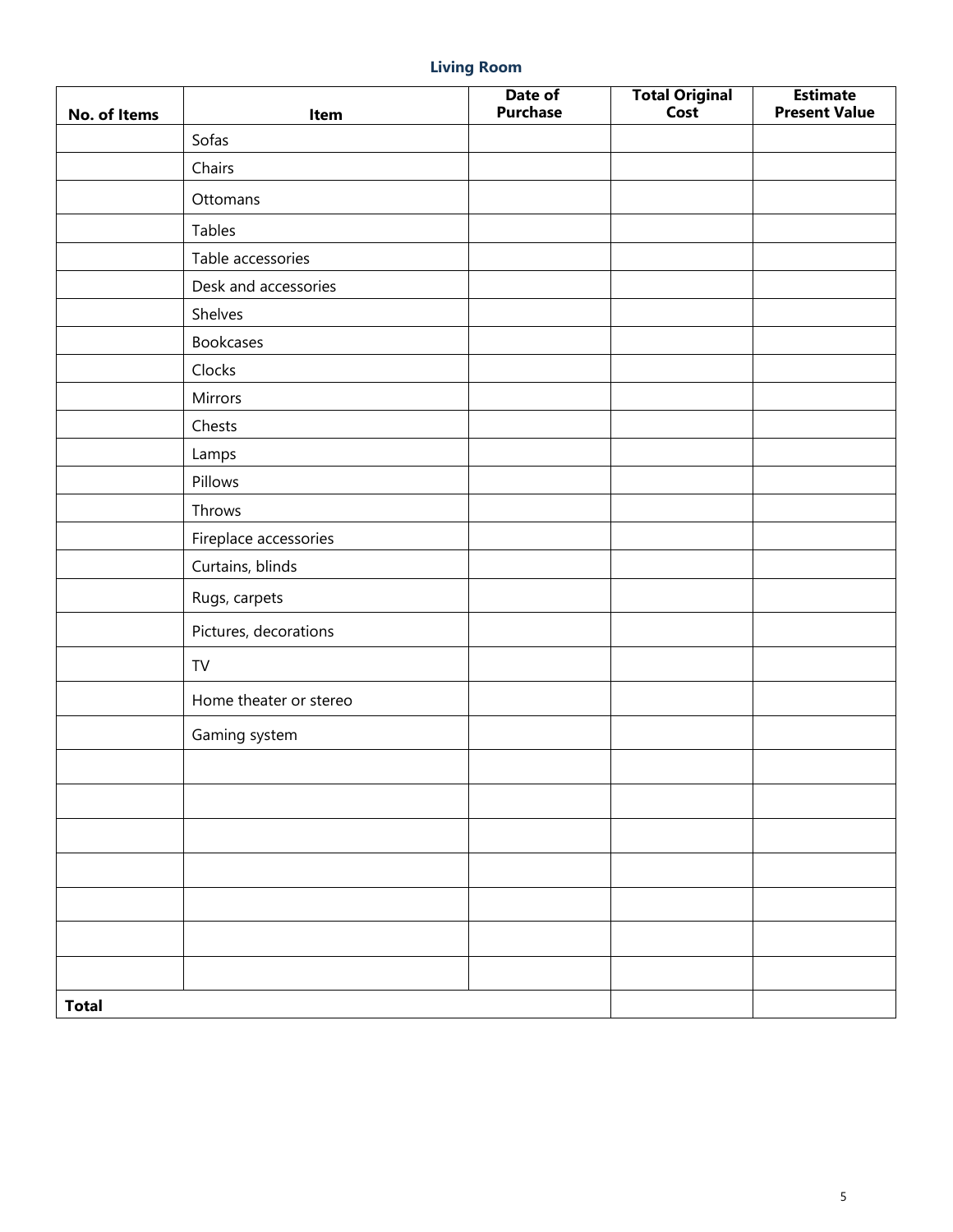# **Recreation/Family Room**

| No. of Items | Item                   | Date of<br><b>Purchase</b> | <b>Total Original</b><br>Cost | <b>Estimate</b><br><b>Present Value</b> |
|--------------|------------------------|----------------------------|-------------------------------|-----------------------------------------|
|              | Sofas                  |                            |                               |                                         |
|              | Chairs                 |                            |                               |                                         |
|              | Ottomans               |                            |                               |                                         |
|              | Tables                 |                            |                               |                                         |
|              | Throws                 |                            |                               |                                         |
|              | Table accessories      |                            |                               |                                         |
|              | <b>Books</b>           |                            |                               |                                         |
|              | <b>Bookcases</b>       |                            |                               |                                         |
|              | Shelves                |                            |                               |                                         |
|              | Desk and accessories   |                            |                               |                                         |
|              | Clocks                 |                            |                               |                                         |
|              | Lamps                  |                            |                               |                                         |
|              | Pillows                |                            |                               |                                         |
|              | Fireplace accessories  |                            |                               |                                         |
|              | Curtains, blinds       |                            |                               |                                         |
|              | Rugs, carpets          |                            |                               |                                         |
|              | Pictures, decorations  |                            |                               |                                         |
|              | TV                     |                            |                               |                                         |
|              | Home theater or stereo |                            |                               |                                         |
|              | Gaming system          |                            |                               |                                         |
|              |                        |                            |                               |                                         |
|              |                        |                            |                               |                                         |
|              |                        |                            |                               |                                         |
|              |                        |                            |                               |                                         |
|              |                        |                            |                               |                                         |
|              |                        |                            |                               |                                         |
|              |                        |                            |                               |                                         |
|              |                        |                            |                               |                                         |
| <b>Total</b> |                        |                            |                               |                                         |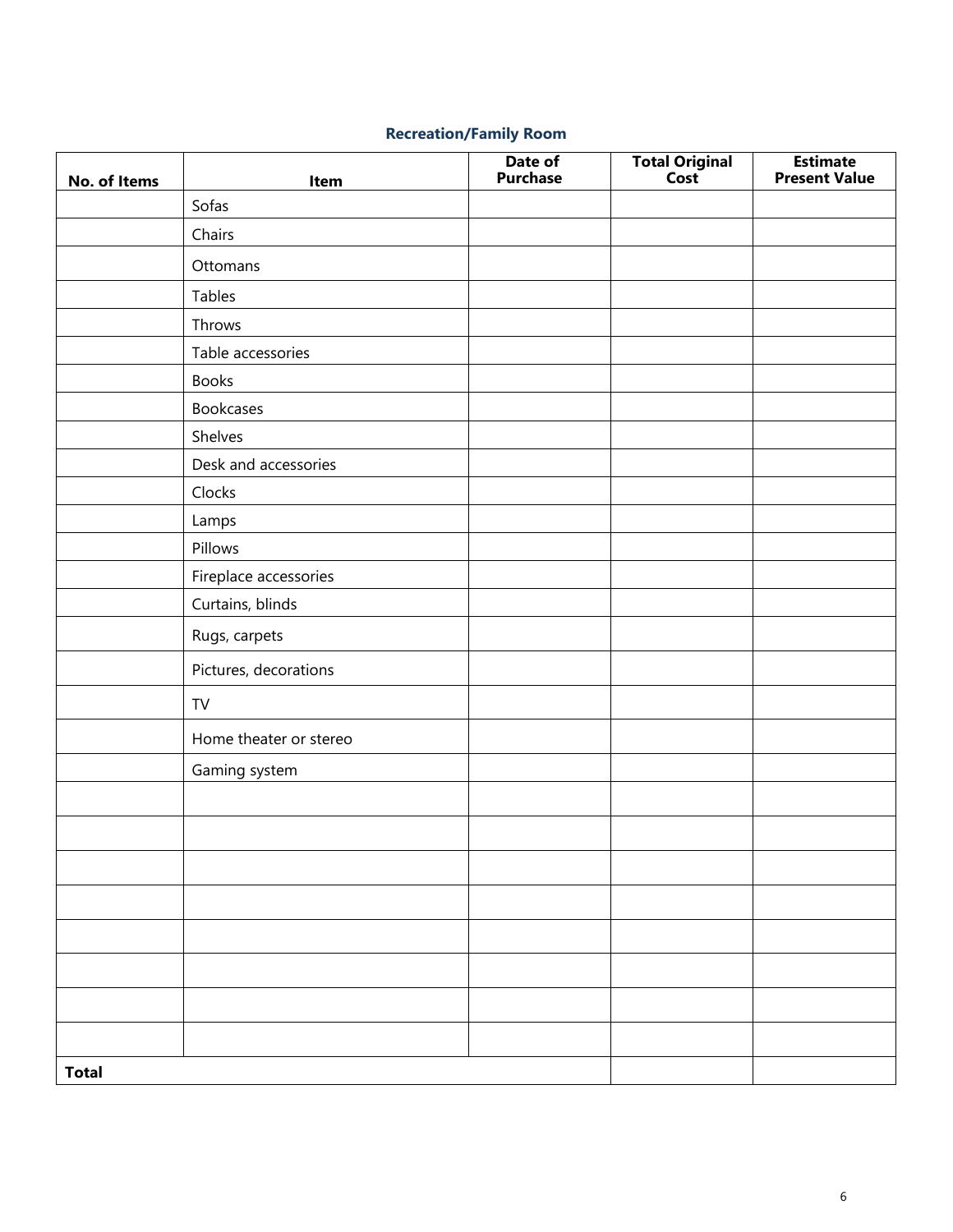| No. of Items | Item                    | Date of<br><b>Purchase</b> | Total Original<br>Cost | <b>Estimate</b><br><b>Present Value</b> |
|--------------|-------------------------|----------------------------|------------------------|-----------------------------------------|
|              | Bed and headboard       |                            |                        |                                         |
|              | Box spring and mattress |                            |                        |                                         |
|              | Chests                  |                            |                        |                                         |
|              | Dressers                |                            |                        |                                         |
|              | Lamps                   |                            |                        |                                         |
|              | Tables                  |                            |                        |                                         |
|              | Chairs                  |                            |                        |                                         |
|              | Desk and accessories    |                            |                        |                                         |
|              | Mirrors                 |                            |                        |                                         |
|              | Curtains, blinds        |                            |                        |                                         |
|              | Rugs, carpets           |                            |                        |                                         |
|              | Blankets, quilts        |                            |                        |                                         |
|              | Linens                  |                            |                        |                                         |
|              | Pictures, decorations   |                            |                        |                                         |
|              | Clock or clock radio    |                            |                        |                                         |
|              | TV                      |                            |                        |                                         |
|              | Gaming system           |                            |                        |                                         |
|              | Computer                |                            |                        |                                         |
|              |                         |                            |                        |                                         |
|              |                         |                            |                        |                                         |
|              |                         |                            |                        |                                         |
|              |                         |                            |                        |                                         |
|              |                         |                            |                        |                                         |
|              |                         |                            |                        |                                         |
|              |                         |                            |                        |                                         |
|              |                         |                            |                        |                                         |
|              |                         |                            |                        |                                         |
|              |                         |                            |                        |                                         |
| <b>Total</b> |                         |                            |                        |                                         |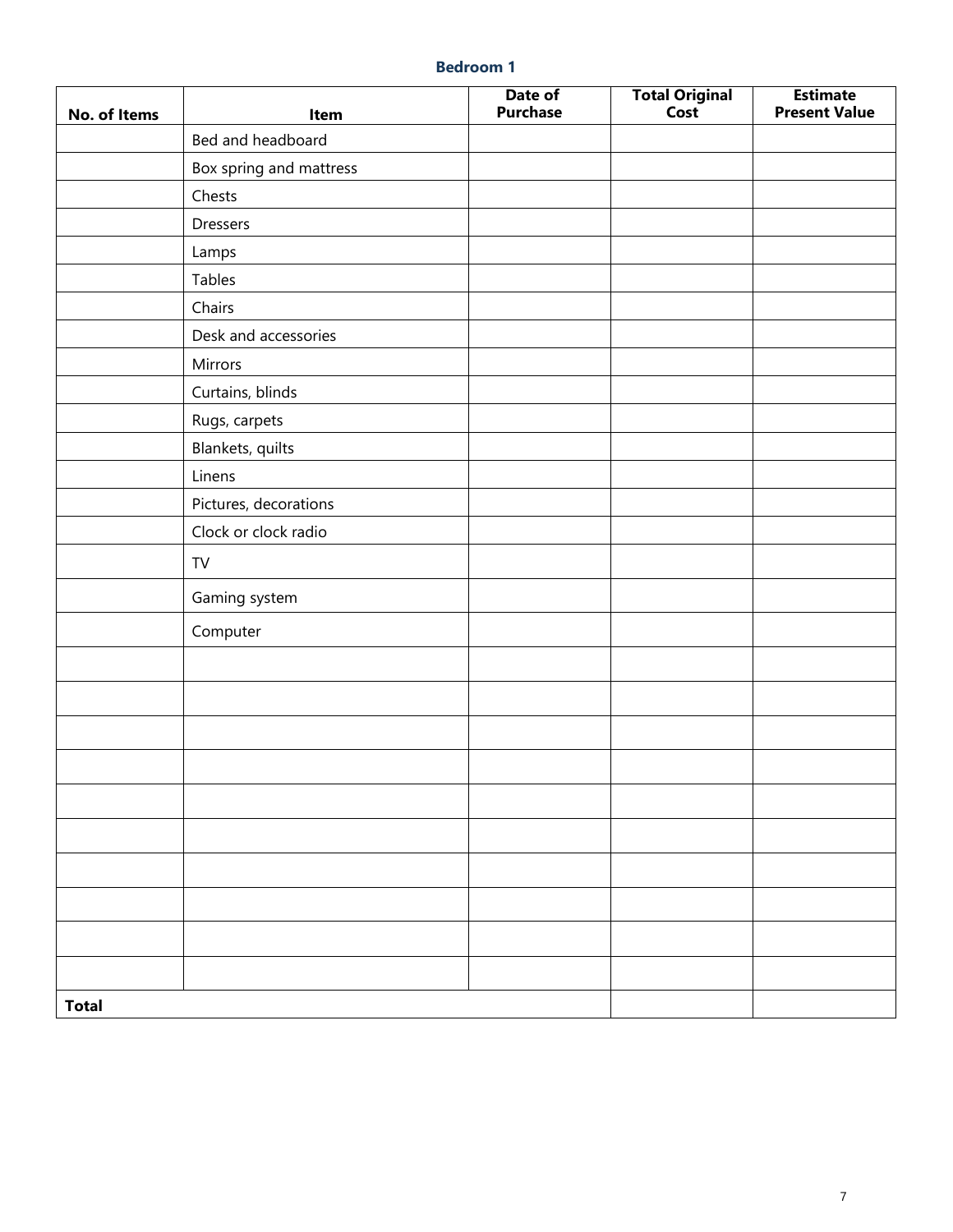| No. of Items | Item                    | Date of<br><b>Purchase</b> | <b>Total Original</b><br>Cost | <b>Estimate</b><br><b>Present Value</b> |
|--------------|-------------------------|----------------------------|-------------------------------|-----------------------------------------|
|              | Bed and headboard       |                            |                               |                                         |
|              | Box spring and mattress |                            |                               |                                         |
|              | Chests                  |                            |                               |                                         |
|              | Dressers                |                            |                               |                                         |
|              | Lamps                   |                            |                               |                                         |
|              | Tables                  |                            |                               |                                         |
|              | Chairs                  |                            |                               |                                         |
|              | Desk and accessories    |                            |                               |                                         |
|              | Mirrors                 |                            |                               |                                         |
|              | Curtains, blinds        |                            |                               |                                         |
|              | Rugs, carpets           |                            |                               |                                         |
|              | Blankets, quilts        |                            |                               |                                         |
|              | Linens                  |                            |                               |                                         |
|              | Pictures, decorations   |                            |                               |                                         |
|              | Clock or clock radio    |                            |                               |                                         |
|              | TV                      |                            |                               |                                         |
|              | Gaming system           |                            |                               |                                         |
|              | Computer                |                            |                               |                                         |
|              |                         |                            |                               |                                         |
|              |                         |                            |                               |                                         |
|              |                         |                            |                               |                                         |
|              |                         |                            |                               |                                         |
|              |                         |                            |                               |                                         |
|              |                         |                            |                               |                                         |
|              |                         |                            |                               |                                         |
|              |                         |                            |                               |                                         |
|              |                         |                            |                               |                                         |
|              |                         |                            |                               |                                         |
| <b>Total</b> |                         |                            |                               |                                         |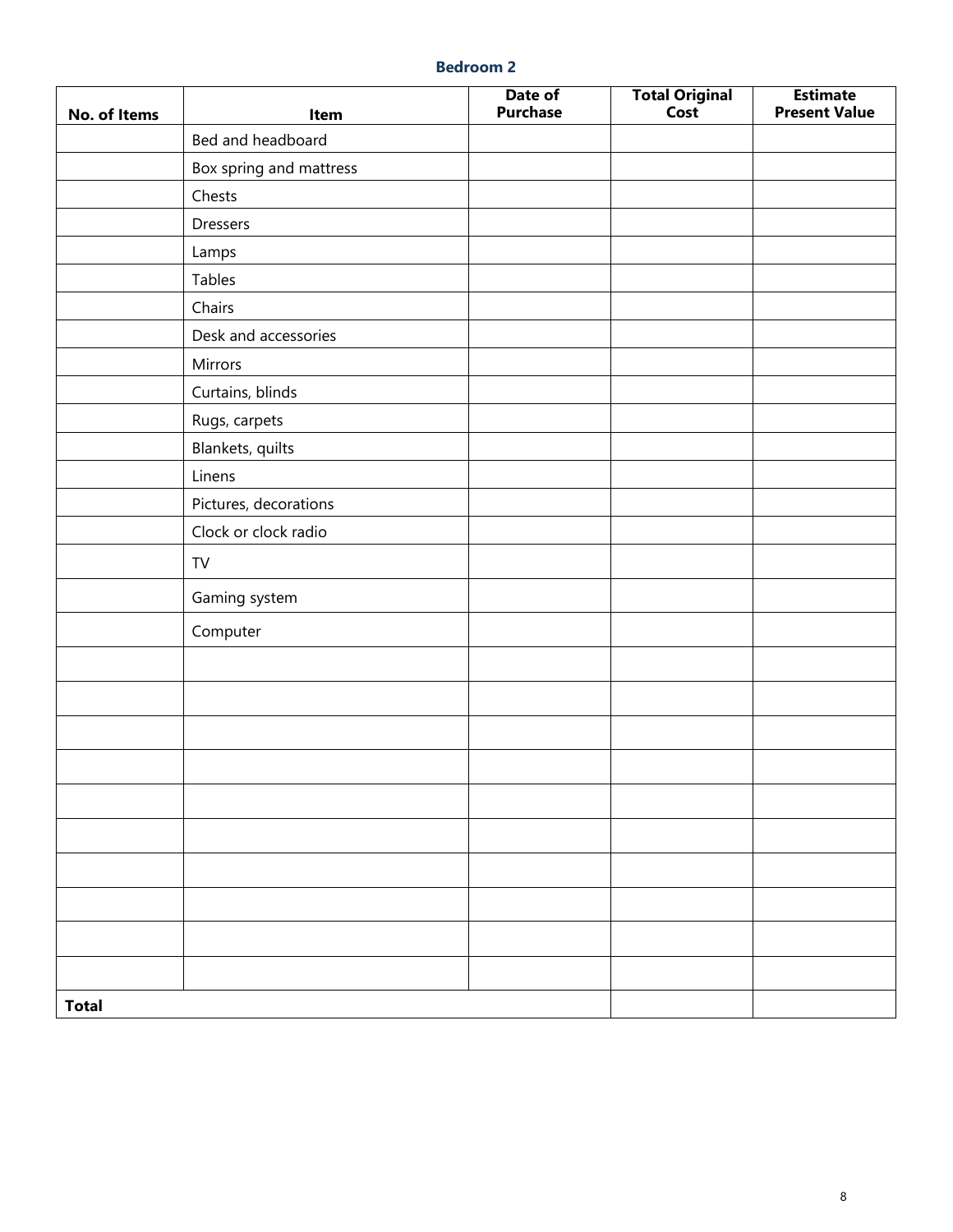| No. of Items | Item                    | Date of<br><b>Purchase</b> | <b>Total Original</b><br>Cost | <b>Estimate</b><br><b>Present Value</b> |
|--------------|-------------------------|----------------------------|-------------------------------|-----------------------------------------|
|              | Bed and headboard       |                            |                               |                                         |
|              | Box spring and mattress |                            |                               |                                         |
|              | Chests                  |                            |                               |                                         |
|              | Dressers                |                            |                               |                                         |
|              | Lamps                   |                            |                               |                                         |
|              | Tables                  |                            |                               |                                         |
|              | Chairs                  |                            |                               |                                         |
|              | Desk and accessories    |                            |                               |                                         |
|              | Mirrors                 |                            |                               |                                         |
|              | Curtains, blinds        |                            |                               |                                         |
|              | Rugs, carpets           |                            |                               |                                         |
|              | Blankets, quilts        |                            |                               |                                         |
|              | Linens                  |                            |                               |                                         |
|              | Pictures, decorations   |                            |                               |                                         |
|              | Clock or clock radio    |                            |                               |                                         |
|              | TV                      |                            |                               |                                         |
|              | Gaming system           |                            |                               |                                         |
|              | Computer                |                            |                               |                                         |
|              |                         |                            |                               |                                         |
|              |                         |                            |                               |                                         |
|              |                         |                            |                               |                                         |
|              |                         |                            |                               |                                         |
|              |                         |                            |                               |                                         |
|              |                         |                            |                               |                                         |
|              |                         |                            |                               |                                         |
|              |                         |                            |                               |                                         |
|              |                         |                            |                               |                                         |
|              |                         |                            |                               |                                         |
| <b>Total</b> |                         |                            |                               |                                         |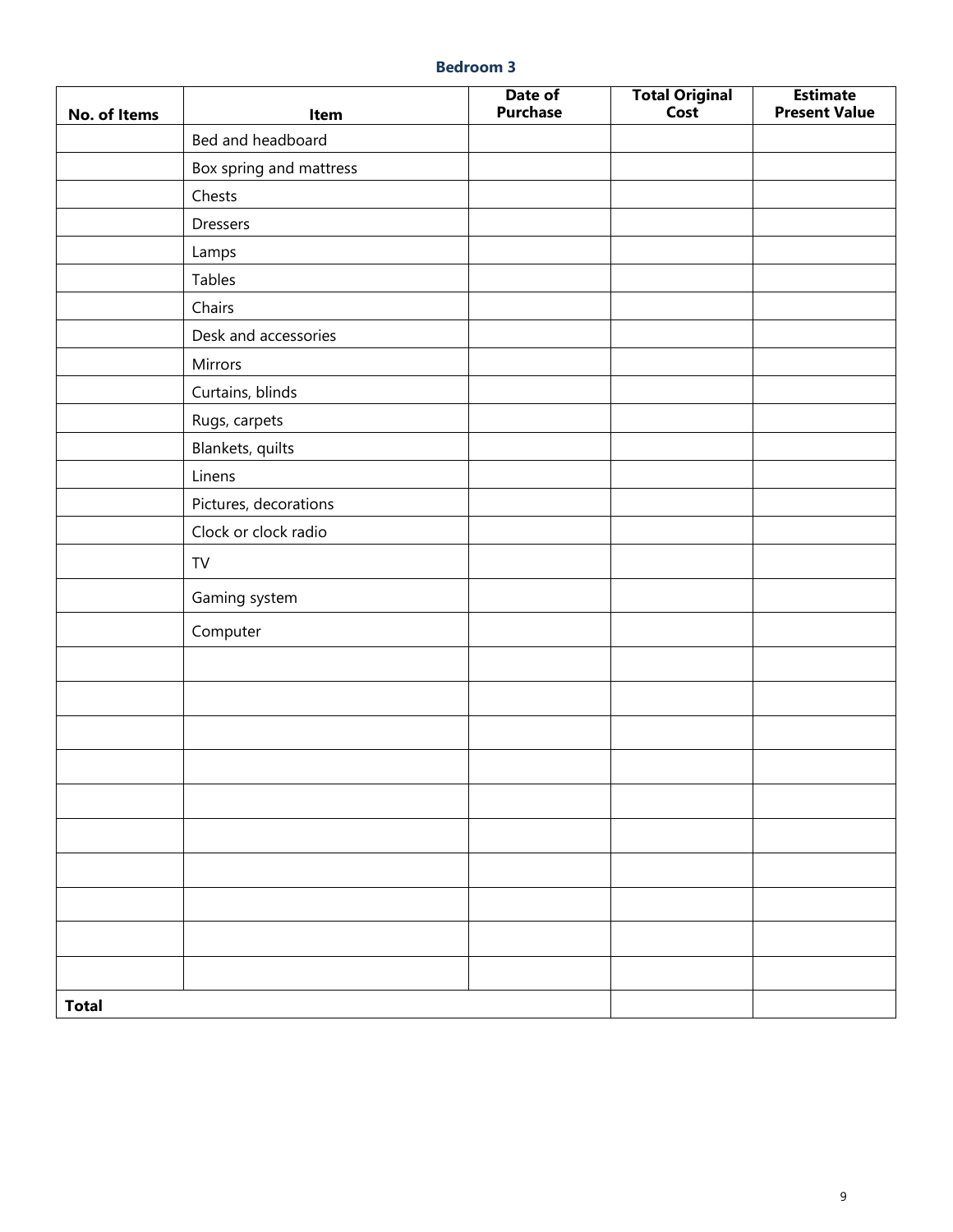| No. of Items | Item                    | Date of<br><b>Purchase</b> | <b>Total Original</b><br>Cost | <b>Estimate</b><br><b>Present Value</b> |
|--------------|-------------------------|----------------------------|-------------------------------|-----------------------------------------|
|              | Bed and headboard       |                            |                               |                                         |
|              | Box spring and mattress |                            |                               |                                         |
|              | Chests                  |                            |                               |                                         |
|              | Dressers                |                            |                               |                                         |
|              | Lamps                   |                            |                               |                                         |
|              | Tables                  |                            |                               |                                         |
|              | Chairs                  |                            |                               |                                         |
|              | Desk and accessories    |                            |                               |                                         |
|              | Mirrors                 |                            |                               |                                         |
|              | Curtains, blinds        |                            |                               |                                         |
|              | Rugs, carpets           |                            |                               |                                         |
|              | Blankets, quilts        |                            |                               |                                         |
|              | Linens                  |                            |                               |                                         |
|              | Pictures, decorations   |                            |                               |                                         |
|              | Clock or clock radio    |                            |                               |                                         |
|              | TV                      |                            |                               |                                         |
|              | Gaming system           |                            |                               |                                         |
|              | Computer                |                            |                               |                                         |
|              |                         |                            |                               |                                         |
|              |                         |                            |                               |                                         |
|              |                         |                            |                               |                                         |
|              |                         |                            |                               |                                         |
|              |                         |                            |                               |                                         |
|              |                         |                            |                               |                                         |
|              |                         |                            |                               |                                         |
|              |                         |                            |                               |                                         |
|              |                         |                            |                               |                                         |
|              |                         |                            |                               |                                         |
| <b>Total</b> |                         |                            |                               |                                         |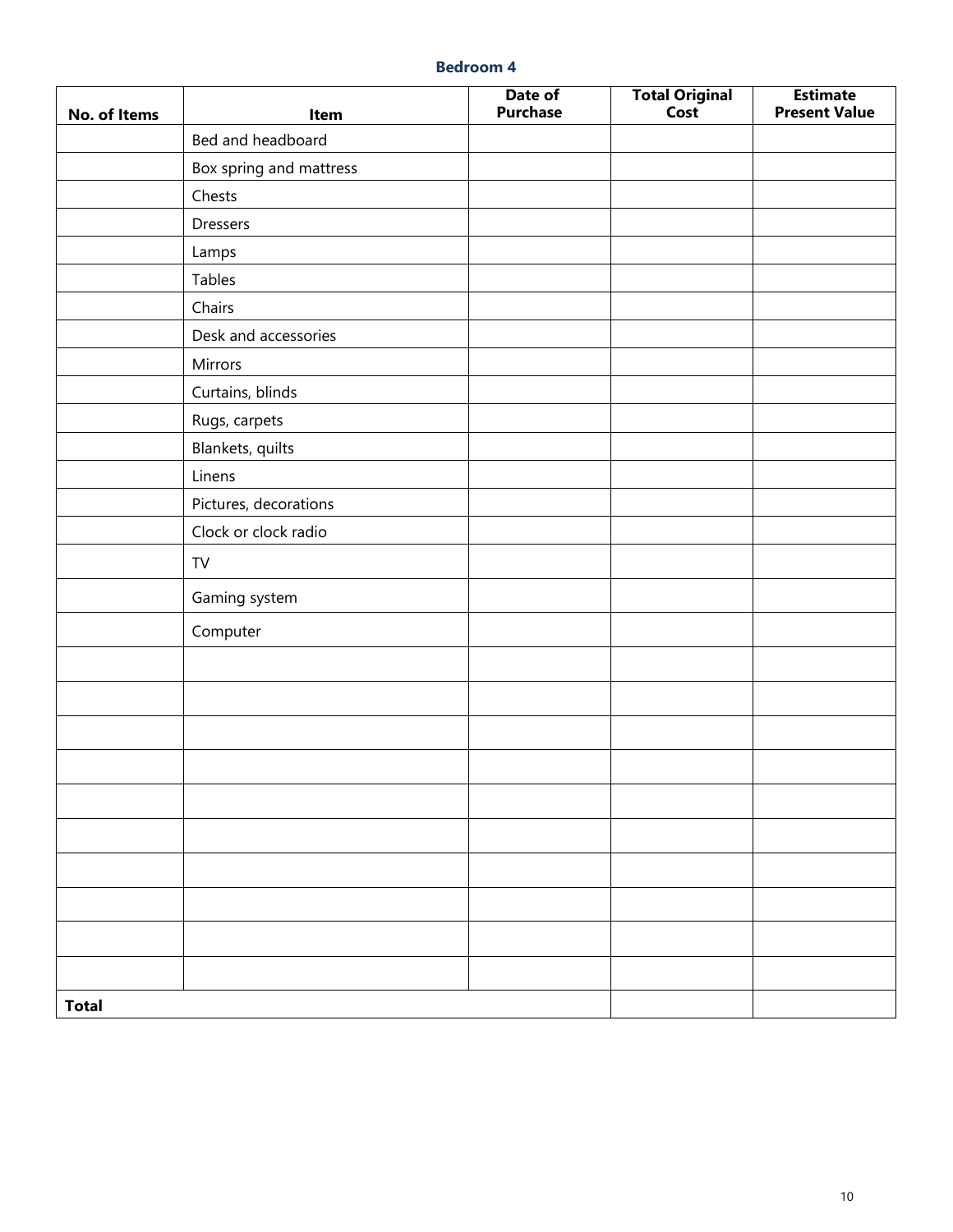#### **Bathrooms**

| No. of Items | Item                   | Date of<br><b>Purchase</b> | <b>Total Original</b><br>Cost | <b>Estimate</b><br><b>Present Value</b> |
|--------------|------------------------|----------------------------|-------------------------------|-----------------------------------------|
|              | Cabinets               |                            |                               |                                         |
|              | Shower curtain         |                            |                               |                                         |
|              | Bath mat               |                            |                               |                                         |
|              | Linens                 |                            |                               |                                         |
|              | Bath sets              |                            |                               |                                         |
|              | Medicine/prescriptions |                            |                               |                                         |
|              | Hair dryer             |                            |                               |                                         |
|              | Curling iron           |                            |                               |                                         |
|              | Razor                  |                            |                               |                                         |
|              | Clothes hamper         |                            |                               |                                         |
|              | Curtains, blinds       |                            |                               |                                         |
|              | Mirrors                |                            |                               |                                         |
|              | Scale                  |                            |                               |                                         |
|              | Toiletries             |                            |                               |                                         |
|              | Pictures, decorations  |                            |                               |                                         |
|              | Small appliances       |                            |                               |                                         |
|              |                        |                            |                               |                                         |
|              |                        |                            |                               |                                         |
|              |                        |                            |                               |                                         |
|              |                        |                            |                               |                                         |
|              |                        |                            |                               |                                         |
|              |                        |                            |                               |                                         |
|              |                        |                            |                               |                                         |
|              |                        |                            |                               |                                         |
|              |                        |                            |                               |                                         |
|              |                        |                            |                               |                                         |
|              |                        |                            |                               |                                         |
|              |                        |                            |                               |                                         |
|              |                        |                            |                               |                                         |
| <b>Total</b> |                        |                            |                               |                                         |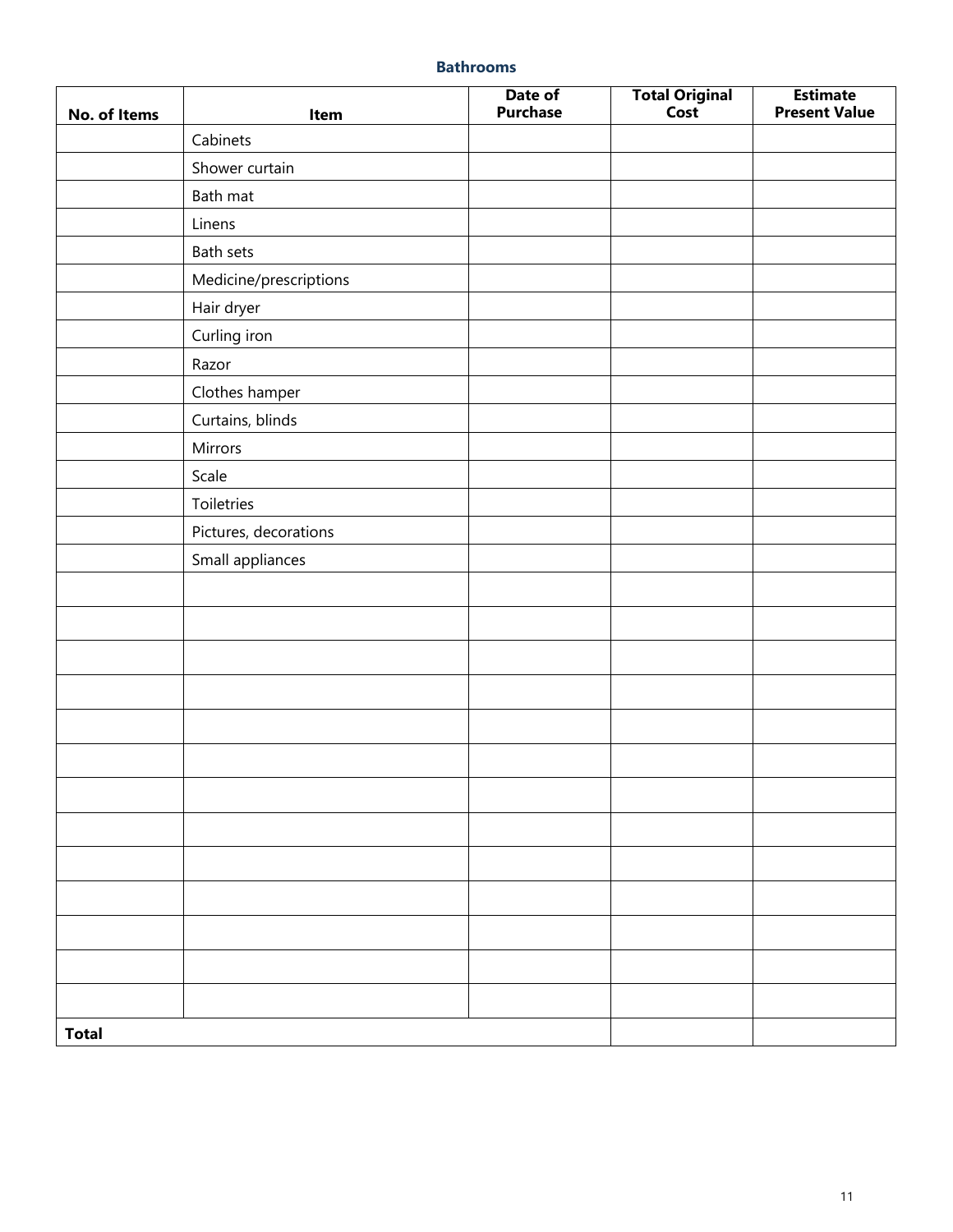# **Home Office/Den/Library/Study**

| No. of Items | Item                     | Date of<br><b>Purchase</b> | <b>Total Original</b><br>Cost | <b>Estimate</b><br><b>Present Value</b> |
|--------------|--------------------------|----------------------------|-------------------------------|-----------------------------------------|
|              | Chair                    |                            |                               |                                         |
|              | Couch                    |                            |                               |                                         |
|              | Computer                 |                            |                               |                                         |
|              | Printer                  |                            |                               |                                         |
|              | Scanner                  |                            |                               |                                         |
|              | Fax machine              |                            |                               |                                         |
|              | Cordless phone           |                            |                               |                                         |
|              | Tape recorder            |                            |                               |                                         |
|              | Securities               |                            |                               |                                         |
|              | Manuscripts              |                            |                               |                                         |
|              | <b>Business property</b> |                            |                               |                                         |
|              | Camera                   |                            |                               |                                         |
|              | <b>Bookcases</b>         |                            |                               |                                         |
|              | <b>Books</b>             |                            |                               |                                         |
|              | Curtains                 |                            |                               |                                         |
|              | Tables                   |                            |                               |                                         |
|              | Lamps                    |                            |                               |                                         |
|              | Radios                   |                            |                               |                                         |
|              | Rugs                     |                            |                               |                                         |
|              | Fireplace equipment      |                            |                               |                                         |
|              | Portable air conditioner |                            |                               |                                         |
|              | Portable electronics     |                            |                               |                                         |
|              | Data and media storage   |                            |                               |                                         |
|              |                          |                            |                               |                                         |
|              |                          |                            |                               |                                         |
|              |                          |                            |                               |                                         |
|              |                          |                            |                               |                                         |
| <b>Total</b> |                          |                            |                               |                                         |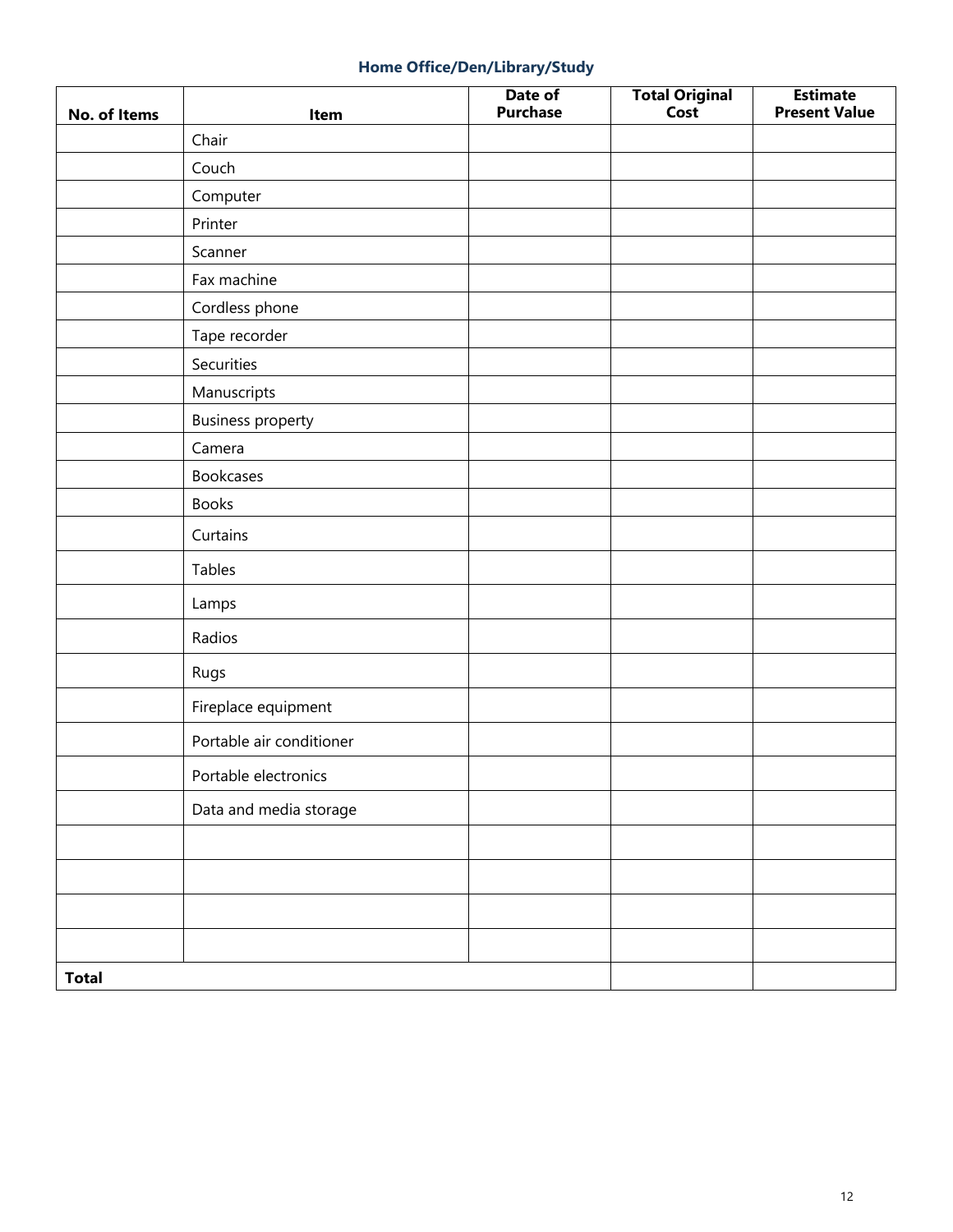# **Laundry Room**

| No. of Items | Item            | Date of<br><b>Purchase</b> | Total Original<br>Cost | <b>Estimate</b><br><b>Present Value</b> |
|--------------|-----------------|----------------------------|------------------------|-----------------------------------------|
|              | Washing machine |                            |                        |                                         |
|              | Dryer           |                            |                        |                                         |
|              | Cabinets        |                            |                        |                                         |
|              | Iron            |                            |                        |                                         |
|              | Ironing board   |                            |                        |                                         |
|              | Sewing machine  |                            |                        |                                         |
|              | Humidifier      |                            |                        |                                         |
|              | Dehumidifier    |                            |                        |                                         |
|              | Vacuum cleaners |                            |                        |                                         |
|              | Fans            |                            |                        |                                         |
|              | Heaters         |                            |                        |                                         |
|              | Air conditioner |                            |                        |                                         |
|              |                 |                            |                        |                                         |
|              |                 |                            |                        |                                         |
|              |                 |                            |                        |                                         |
|              |                 |                            |                        |                                         |
|              |                 |                            |                        |                                         |
|              |                 |                            |                        |                                         |
|              |                 |                            |                        |                                         |
|              |                 |                            |                        |                                         |
|              |                 |                            |                        |                                         |
|              |                 |                            |                        |                                         |
|              |                 |                            |                        |                                         |
|              |                 |                            |                        |                                         |
|              |                 |                            |                        |                                         |
|              |                 |                            |                        |                                         |
|              |                 |                            |                        |                                         |
|              |                 |                            |                        |                                         |
|              |                 |                            |                        |                                         |
| <b>Total</b> |                 |                            |                        |                                         |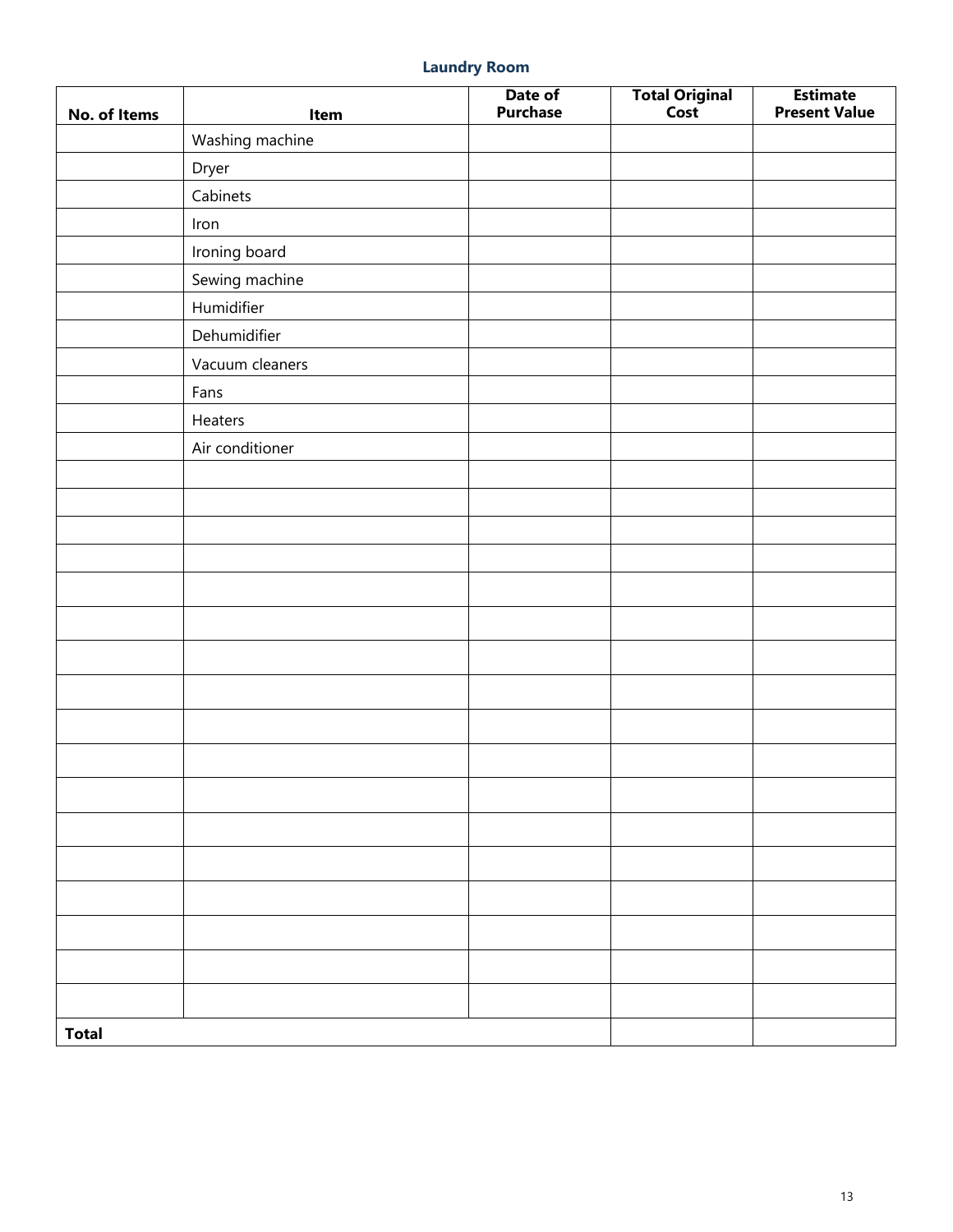### **Garage/Basement/Attic**

| No. of Items | Item                  | Date of<br><b>Purchase</b> | Total Original<br>Cost | <b>Estimate</b><br><b>Present Value</b> |
|--------------|-----------------------|----------------------------|------------------------|-----------------------------------------|
|              | Furniture             |                            |                        |                                         |
|              | Luggage/trunks        |                            |                        |                                         |
|              | Sports equipment      |                            |                        |                                         |
|              | Toys/games            |                            |                        |                                         |
|              | Power and hand tools  |                            |                        |                                         |
|              | Pool equipment        |                            |                        |                                         |
|              | Heater                |                            |                        |                                         |
|              | Dehumidifier          |                            |                        |                                         |
|              | Ornamental lawn items |                            |                        |                                         |
|              | Lawn mower            |                            |                        |                                         |
|              | Shovels               |                            |                        |                                         |
|              | Spreaders             |                            |                        |                                         |
|              | Sprinklers/hoses      |                            |                        |                                         |
|              | Snow blower           |                            |                        |                                         |
|              | Garden tools/supplies |                            |                        |                                         |
|              | Holiday decorations   |                            |                        |                                         |
|              | Canned foods/supplies |                            |                        |                                         |
|              | Pet supplies          |                            |                        |                                         |
|              | Ladders               |                            |                        |                                         |
|              |                       |                            |                        |                                         |
|              |                       |                            |                        |                                         |
|              |                       |                            |                        |                                         |
|              |                       |                            |                        |                                         |
|              |                       |                            |                        |                                         |
|              |                       |                            |                        |                                         |
|              |                       |                            |                        |                                         |
|              |                       |                            |                        |                                         |
|              |                       |                            |                        |                                         |
| <b>Total</b> |                       |                            |                        |                                         |